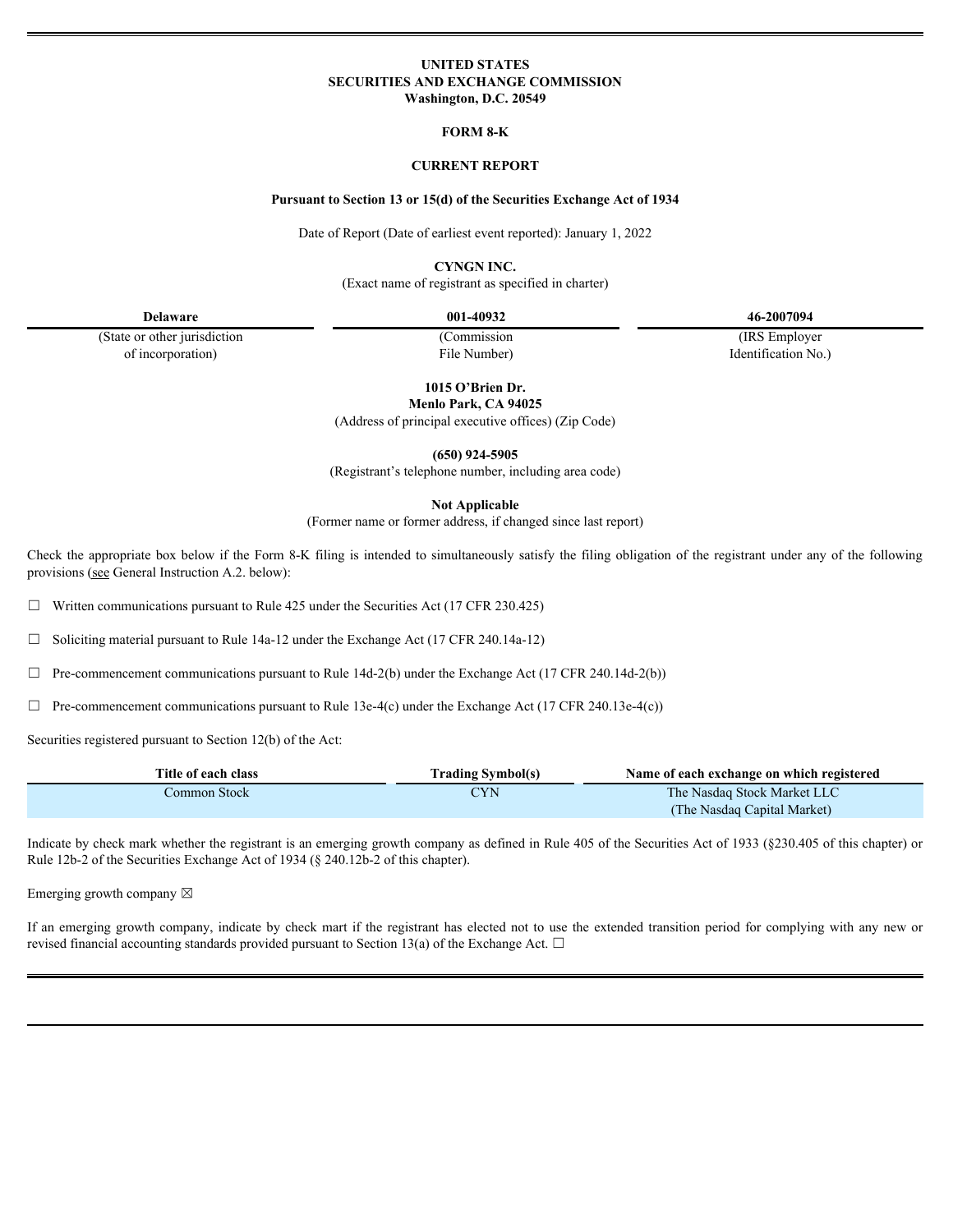# **Certain Officers.**

**Item 5.02 Departure of Directors or Certain Officers; Election of Directors; Appointment of Certain Officers; Compensatory Arrangements of Certain Officers.<br>
On January 1, 2022, Cyngn Inc., a Delaware corporation (the "** employment agreement (the "Agreement"), which Agreement superseded and replaced the offer letter entered into by and between the Company and Mr. Tal on April 17, 2016.

**Departure of Directors or Certain Officers; Election of Directors; Appointment of Certain Officers; Compensatory Arrangements of Certain Officers.<br>
On January 1, 2022, Cyngn Inc., a Delaware corporation (the "Company"), a** Pursuant to the Agreement, as compensation for his services as Chief Executive Officer of the Company, Mr. Tal will receive: (1) a salary of \$500,000 **Example 16.02 Departure of Directors or Certain Officers; Election of Directors; Appointment of Certain Officers; Compensatory Arrangements of Certain Officers.**<br>
On January 1, 2022, Cyngn Inc., a Delaware corporation ( performance based bonus in the target of 60% of his Base Salary; (3) eligibility, also subject to Mr. Tal's continued employment with the Company, to participate in the Company's 2013 Equity Incentive Plan, the Company 2021 Incentive Plan, or any successor plan, subject to the terms of such plan; and (4) entitlement, also subject to Mr. Tal's continued employment with the Company, to reimbursement for all reasonable and necessary out-of-pocket business, entertainment, and travel From 5.02 Departure of Directors or Certain Officers; Election of Directors; Appointment of Certain Officers; Compensatory Arrangements of<br>Certain Officers.<br>
Company 1. 2025, Cyagn Inc., a Delaware corporation (the "Compan reimbursement policies and procedures.

The Agreement also provides for severance to Mr. Tal pursuant to the terms described therein and the extension of the post termination exercise period of stock options held by Mr. Tal upon the termination of his employment, upon the terms and conditions outlined in the Agreement.

The foregoing is intended to be a summary of the terms of the Agreement and is subject to and qualified in its entirety by the text of the Agreement, a copy of which is attached hereto as Exhibit 10.1.

# **ITEM 9.01 Exhibits**

| <b>Exhibit</b> |                                                                                                |
|----------------|------------------------------------------------------------------------------------------------|
| No.            | <b>Description</b>                                                                             |
| 10.1           | <b>Employment Agreement by and between Cyngn Inc. and Lior Tal dated as of January 1, 2022</b> |
| 104            | Cover Page Interactive Data File (embedded within the Inline XBRL document)                    |
|                |                                                                                                |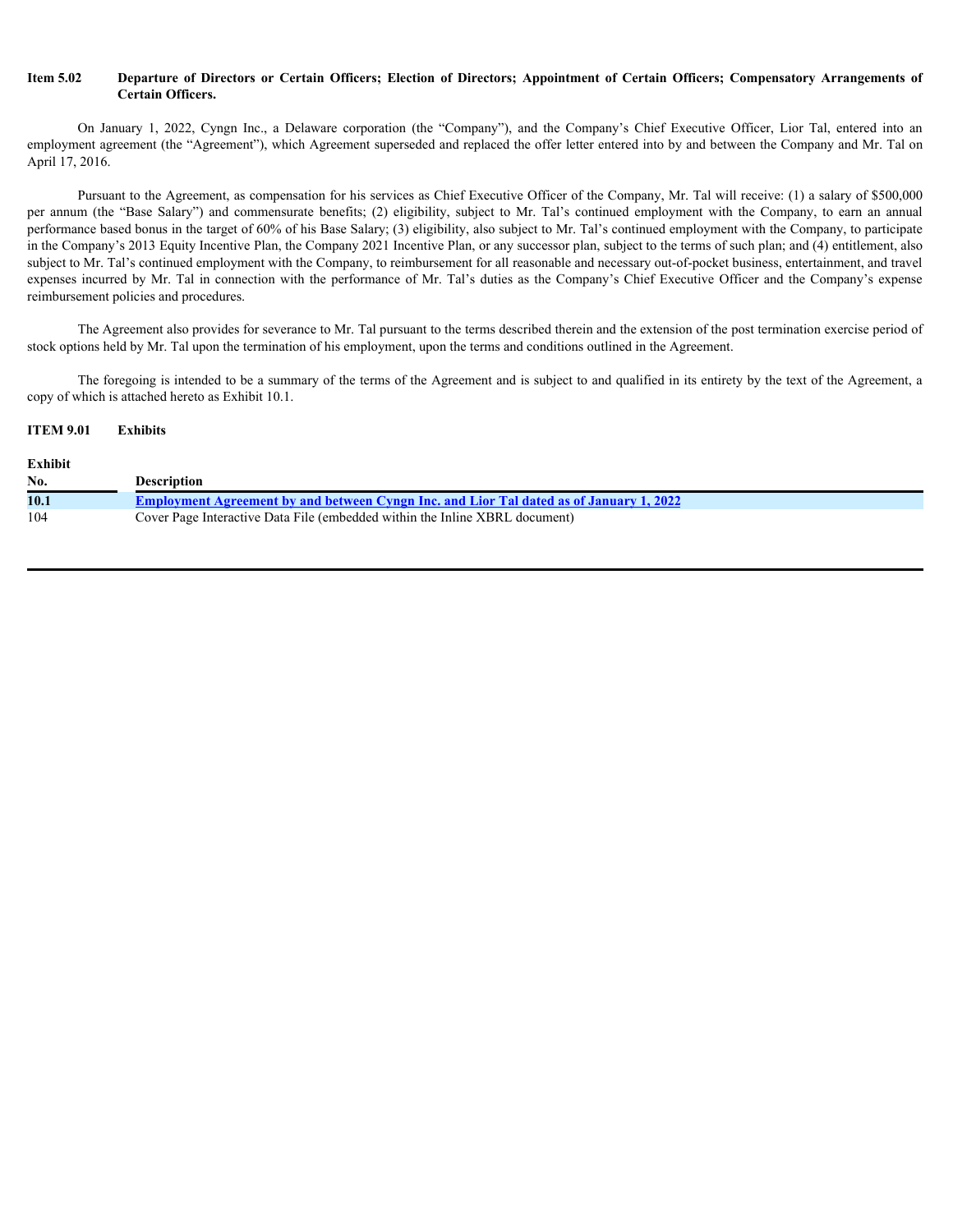# **SIGNATURE**

**Pursuant to the requirements of the Securities Exchange Act of 1934, the registrant has duly caused this report to be signed on its behalf by the ed hereunto duly authorized.<br>
Lary 6, 2022<br>
CYNGN INC.**<br>
By:  $\frac{6}{200}$  **E** undersigned hereunto duly authorized.

Date: January 6, 2022

# **CYNGN INC.**

By: */s/ Donald Alvarez*

*Donald Alvarez* Chief Financial Officer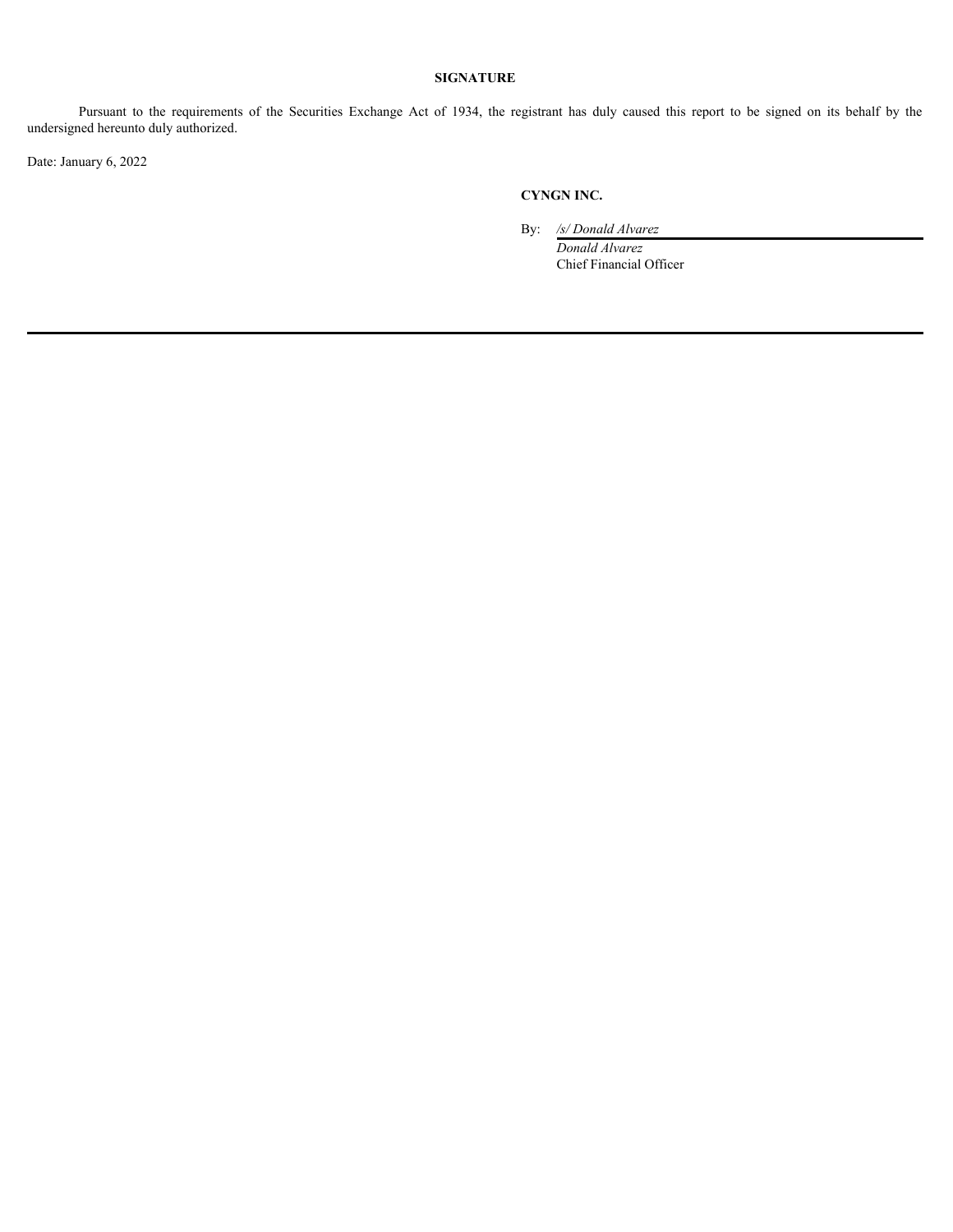# **EMPLOYMENT AGREEMENT**

**EMPLOYMENT AGREEMENT**<br>This Employment Agreement ("Agreement") is entered into on **January 1<sup>st</sup> 2022** (the "Effective Date") by and between Cyngn Inc., a Delaware<br>on (the "<u>Company</u>") and Lior Tal ("<u>Executive</u>") (collect corporation (the "Company") and Lior Tal ("Executive") (collectively, the "Parties" and, each, a "Party").

WHEREAS, the Executive currently serves as the Chief Executive Officer of the Company pursuant to the terms of an Offer Letter dated April 17, 2016, the terms of which are superseded and replaced in their entirety by this Agreement; and

Whereas, the Company desires to enter into this Agreement to formalize the terms and conditions of the Executive's employment with the Company, as set forth herein; and

WHEREAS, the Executive desires to be employed by the Company on such terms and conditions.

NOW, THEREFORE, in consideration of the mutual covenants, promises, and obligations set forth herein, the parties agree as follows:

1. Position and Duties.

1.1 Position. As of the Effective Date, the Executive shall serve as the Chief Executive Officer of the Company, reporting to the Board of Directors of the Company (the "Board"). In such position, the Executive shall have such duties, authority, and responsibilities as shall be determined from time to time by the Board, which duties, authority, and responsibilities are consistent with the Executive's position. The Executive agrees to serve as a member of the Board or as an officer or director of any affiliate of the Company for no additional compensation.

1.2 Duties. The Executive shall devote substantially all of his business time and attention to the performance of the Executive's duties hereunder and will not engage in any other business, profession, or occupation for compensation or otherwise which would conflict or interfere with the performance of such services either directly or indirectly without the prior written consent of the Board.

<span id="page-3-0"></span>**EMPLOYMENT AGREEMENT**<br> **EXECUTIVE EXECUTIVE CONSULTS CONSULTS CONSULTS CONSULTS** THEORY<br> **EXECUTIVE CONSULTS CONSULTS** CONSULTS CONSULTS CONSULTS THEORY<br> **EXECUTIVE CONSULTS CONSULTS** CONSULTS ( $\mathbf{F}^T$ ) and  $\mathbf{F}^T$ Executive do not conflict with, breach, violate or cause a default under any contract, agreement, instrument, order, judgment or decree to which Executive is a party or by which he is bound, (ii) Executive is not a party to or bound by any employment agreement, non-compete agreement, non-solicitation agreement, confidentiality agreement or similar agreement with any other person or entity that would adversely affect Executive's performance of his duties hereunder, and (iii) Executive will not use any confidential information or trade secrets of any third party in connection with the performance of his duties hereunder.

2. Place of Performance. The principal place of Executive's employment shall be remote; provided, however, that, from time to time, Executive may be required to travel to the Company's principal executive office currently located in Menlo Park, California, or to other locations on Company business.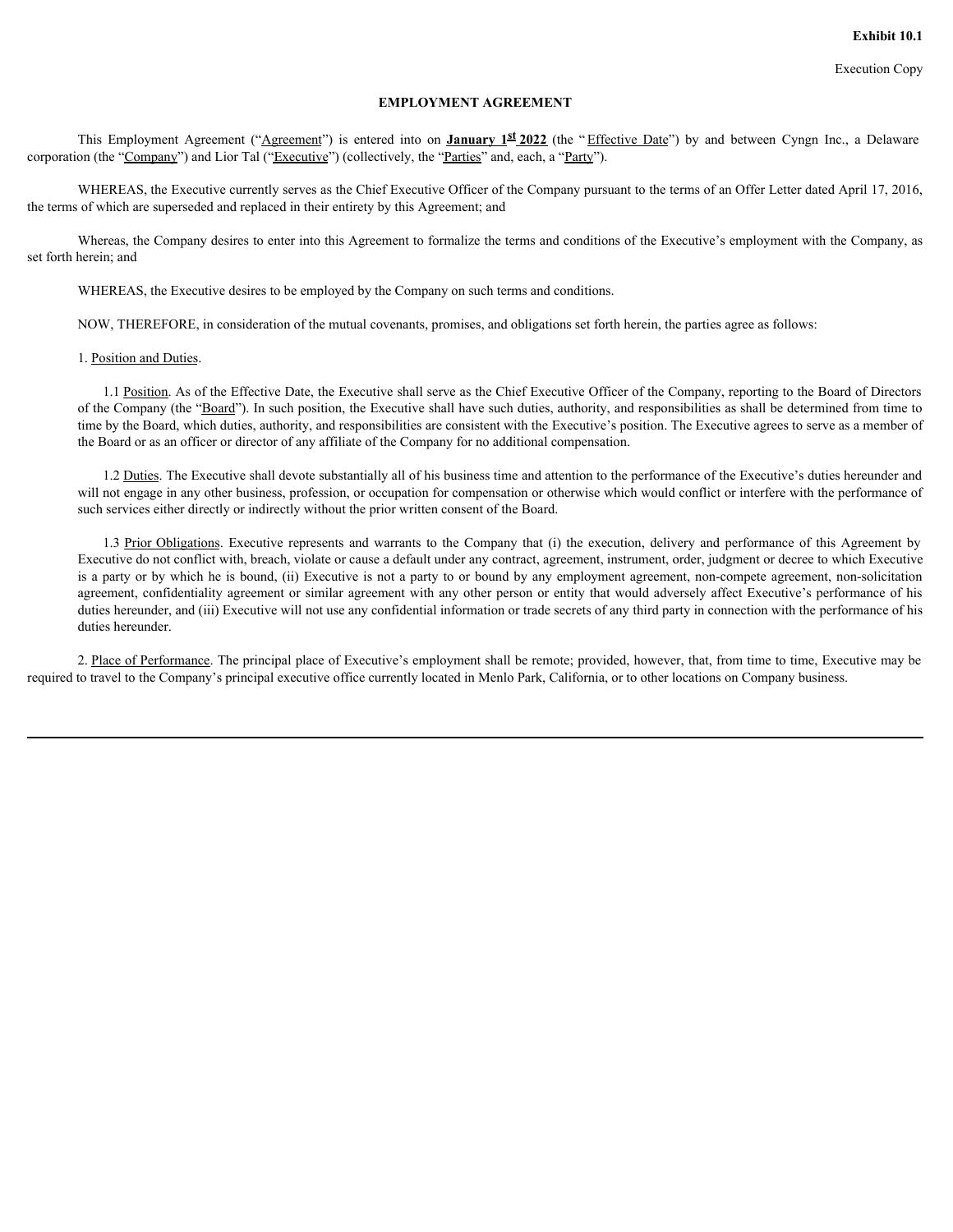## 3. Compensation.

3.1 Base Salary. The Company shall pay the Executive an annual base salary of \$500,000 in periodic installments in accordance with the Company's customary payroll practices and applicable wage payment laws, but no less frequently than monthly. The Executive's annual base salary, as in effect from time to time, is hereinafter referred to as "Base Salary".

3.2 Annual Bonus. The Executive shall be eligible to earn an annual performance bonus in the target amount of 60% of his Base Salary (the "Annual") 3. <u>Compensation</u>.<br>
3.1 <u>Base Salary</u>. The Company shall pay the Executive an annual base salary of \$500,000 in periodic installments in accordance with the Company's particulation required to the inclusionary particles a 3. Compensation.<br>
2.1 <u>Base Salary</u>. The Company shall pay the Executive an annual base salary of \$500,000 in periodic installments in accordance with the Company's<br>
2.1 Annual Bonus The Executive shall be eligible to ear Section 1.409A-1(b)(4). Except as otherwise provided in Section 5, the Executive must be employed by the Company on the last day of the applicable performance year in order to be eligible to earn any part of the Annual Bonus. **Examples 2.4** Executive shall play the Executive an annual base salary of \$500,000 in periodic installments in accordance with the Company's participate to as and applicable wage payment taws, but no less frequently than **3.1 Base. Salary.** The Company shall ary the Executive an annual base salary of \$500,000 in periodic instullations in accordance with the Company's to true 2010. It is the standard form of the standard form of the standar

3.3 Equity Awards. The Executive shall be eligible to participate in the Company's 2013 Equity Incentive Plan, the 2021 Incentive Plan (the "2021 Plan") or any successor plan, subject to the terms of such plan, as determined by the Compensation Committee, in its sole discretion.

programs maintained by the Company for similarly situated executives, as in effect from time to time (collectively, "Employee Benefit Plans"), on a basis which is no less favorable than is provided to other similarly situated executives of the Company, subject to the terms of the applicable Employee Benefit Plans. The Company reserves the right to amend or terminate any Employee Benefit Plans at any time in its sole discretion, subject to the terms of such Employee Benefit Plan and applicable law.

3.5 Business Expenses. The Executive shall be entitled to reimbursement for all reasonable and necessary out-of-pocket business, entertainment, and travel expenses incurred by the Executive in connection with the performance of the Executive's duties hereunder in accordance with the Company's expense reimbursement policies and procedures.

Company will use commercially reasonable efforts to maintain third party directors and officers indemnification insurance for the Executive on the same terms and conditions as apply to the members of the Board and similarly situated executive officers.

3.7 Clawback Provisions. Any amounts payable to the Executive by the Company are subject to any clawback policy (whether in existence as of the Effective Date or later adopted) established by the Company to the extent such policies are required under all applicable laws.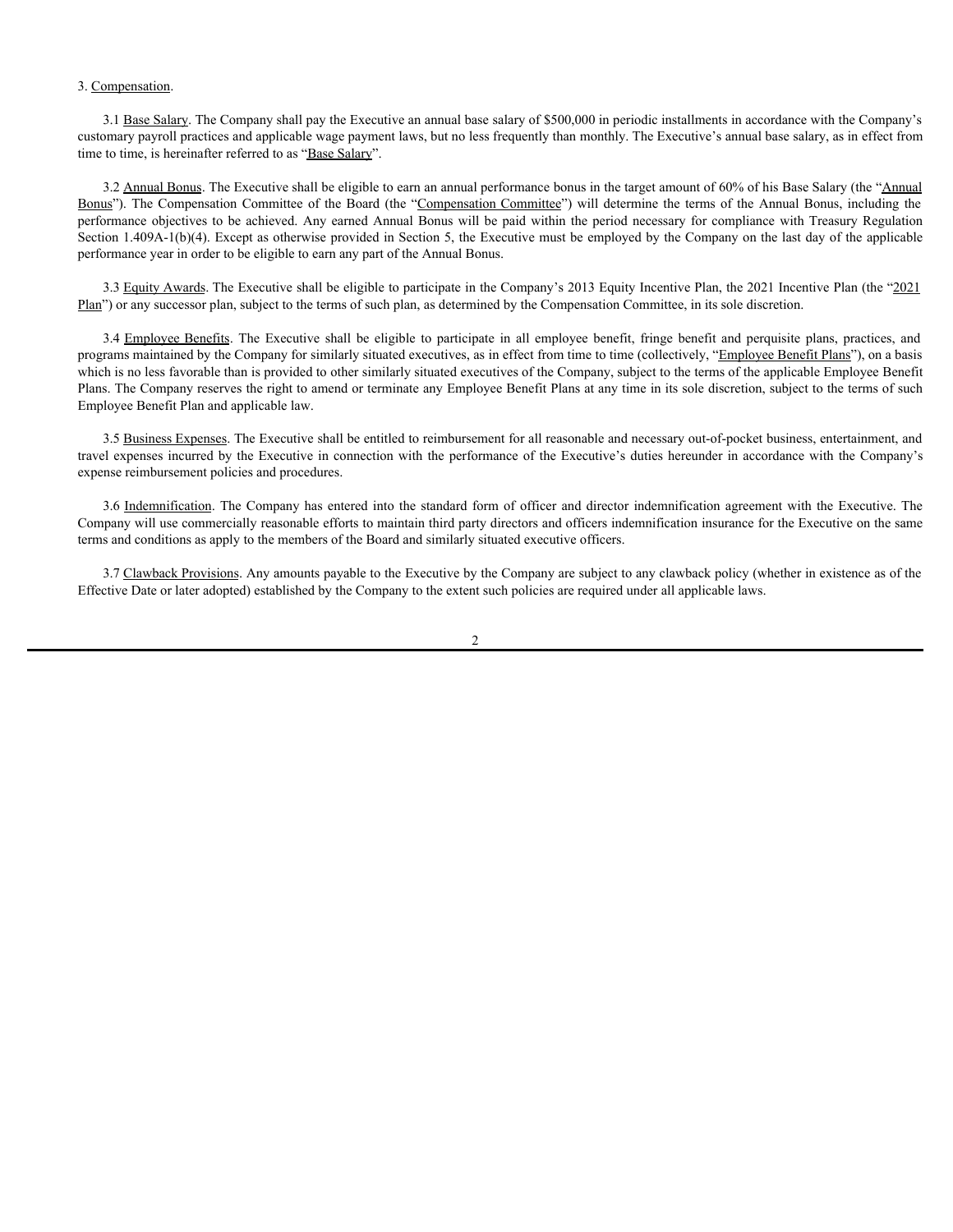4. Employment At Will. Executive's employment with the Company will be "at-will" employment and may be terminated by either the Company or Executive at any time with or without cause or with or without notice.

# 5. Severance Rights.

5.1 Termination without Cause or Resignation for Good Reason Not During Protection Period. If the Company terminates Executive's employment without Cause or if Executive resigns for Good Reason (and other than as a result of Executive's death or Disability (as defined in the 2021 Plan)) other than during the Protection Period (as defined below), and provided such termination constitutes a "separation from service" (as defined under Treasury Regulation Section 1.409A-1(h)), and provided Executive signs, and allows to become effective not later than 60 days following the termination date, the Company's standard form of release of claims (the "**Release**"), complies with his continuing obligations to the Company, and resigns from all positions Executive then holds with the Company and its affiliates, the Company will pay Executive the following severance (the "**Severance**"). mployment At Will Executive's employment with the Company will be "at-will" employment and may be terminated by either the Company or<br>extance Rights.<br>S.1 <u>Termination without Cause or Resignation for Good Reason Not During</u> mplayment At Will Executive's employment with the Company will be "at-will" employment and may be terminated by either the Company or<br>symmes. Rigamination and the company of the symmetric consideration for change for compa

(a) The Company will make continuing payments of Executive's Base Salary as in effect on the date of Executive's termination (ignoring any reduction that forms the basis for Good Reason) for the first twelve (12) months following the termination date, payable in accordance with the Company's standard payroll procedures, but no amount will be paid until the 60th day following termination, at which time the Company will make a payroll cycle.

(b) The Company will make a lump sum payment equal to the pro-rated amount of the Executive's target Annual Bonus for the year of termination (ignoring any reduction in Base Salary that forms the basis for Good Reason), equal to the product of  $(x)$  the target Annual Bonus and  $(y)$ a fraction, the numerator of which is the number of days in the applicable performance period through the termination date and the denominator of termination.

**nt At Will.** Executive's employment with the Company will be "ni-will" employment and may be terminated by either the Company or<br>with or without cause or with or without notice.<br>
Strains<br>
Strains<br>
Strains<br>
Strains<br>
Strai Consolidated Omnibus Budget Reconciliation Act of 1985, as amended or comparable state law ("**COBRA**") for the first twelve (12) months after the termination date, or, if earlier, (y) the date Executive or his dependents cease to be eligible for COBRA or (z) the date Executive becomes eligible for group health insurance coverage from another employer. Notwithstanding the foregoing, if the Company's making payments under this Section paragraph would violate the nondiscrimination rules applicable to non-grandfathered plans under the Affordable Care Act (the "ACA"), or result in the imposition of penalties under the ACA and the related regulations and guidance promulgated thereunder), the parties agree to reform paragraph in a manner as is necessary to comply with the ACA.

(d) The Company will accelerate the vesting of each of the Executive's then-outstanding time-based equity awards as to 25% of the thenunvested shares subject to each such award, effective as of the termination date.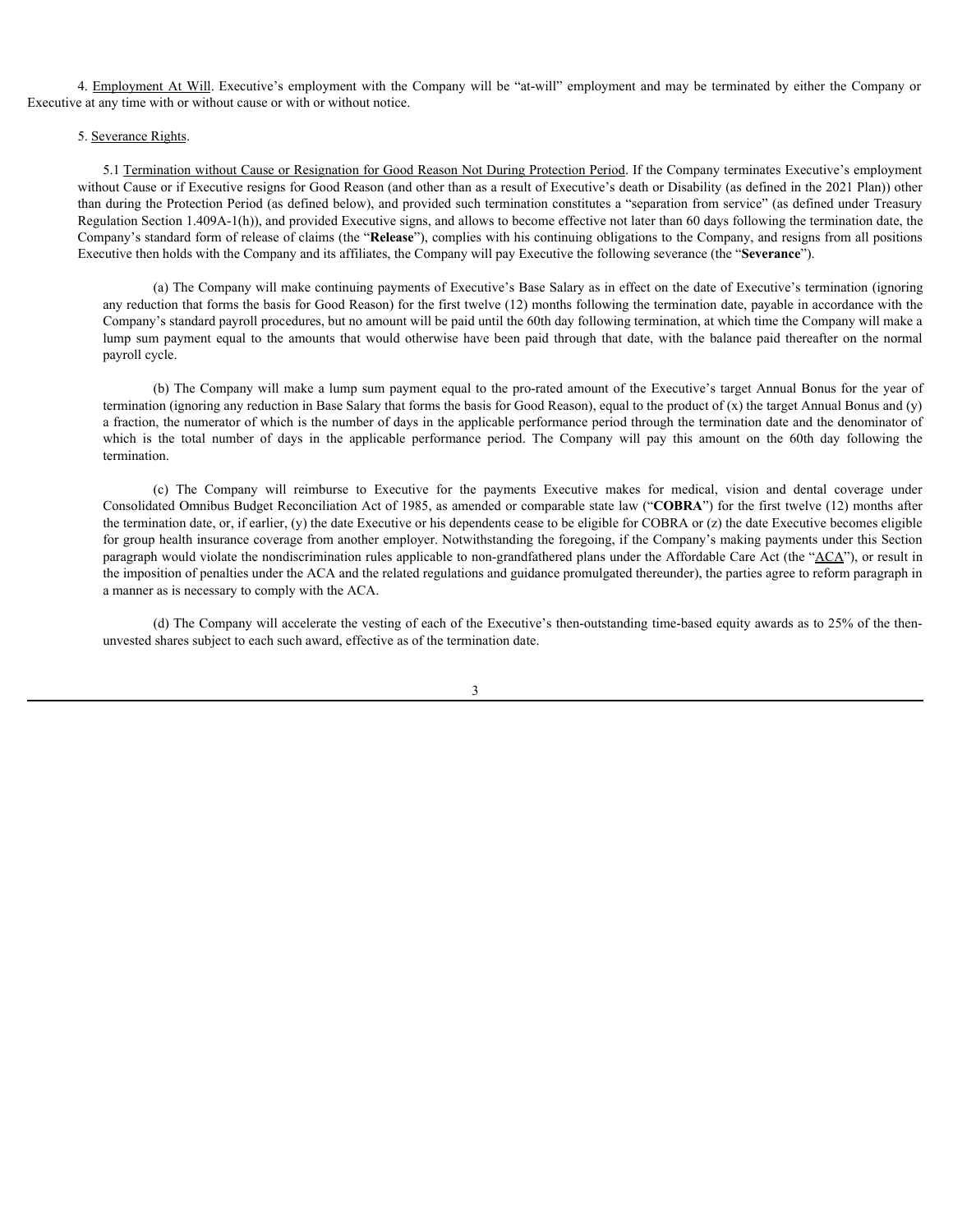5.2 Termination without Cause or Resignation for Good Reason during Protection Period. If immediately prior to, on or within 12 months after a Change of Control (the "**Protection Period**"), the Company terminates Executive's employment without Cause (and other than as a result of Executive's death or Disability (as defined in the 2021 Plan)), or if Executive resigns for Good Reason during the Protection Period, and provided such termination 5.2 Termination without Cause or Resignation for Good Reason during Protection Period. If immediately prior to, on or within 12 months after a<br>Change of Control (the "**Protection Period**"), the Company terminates Executive Release to become effective not later than 60 days following the termination date, complies with his continuing obligations to the Company, and resigns 5.2 <u>Termination without Cause or Resignation for Good Reason during Protection Period</u>. If immediately prior to, on or within 12 months after a<br>Change of Control (the "Protection Period"), the Company terminates Executive **Severance**"):

(a) The Company will make a lump sum payment equal to eighteen (18) months of Executive's Base Salary as in effect on the date of Executive's termination (ignoring any reduction that forms the basis for Good Reason), payable on the 60th day following the termination date.

(b) The Company will make a lump sum payment equal to 150% of Executive's target Annual Bonus as in effect on the date of Executive's termination (ignoring any reduction in Base Salary that forms the basis for Good Reason), payable on the 60th day following the termination date.

(c) The Company will reimburse to Executive for the payments Executive makes for medical, vision and dental coverage under COBRA for the first eighteen  $(18)$  months after the termination date, or, if earlier,  $(y)$  the date Executive or his dependents cease to be eligible for COBRA or  $(z)$ the date Executive becomes eligible for group health insurance coverage from another employer. The Company will reimburse to Executive for the payments Executive makes for medical, vision and dental coverage under Consolidated Omnibus Budget Reconciliation Act of 1985, as amended or comparable state law ("**COBRA**") for the first eighteen (18) months after the termination date, or, if earlier, (y) the date Executive or his dependents 52 Termination without Cause or Resignation for Good Reason during Puncetion Period. If immediately prior to, on or within 12 months after a geology of Courtot (the "Protection Period"), the Company is more interesting the 52 Termination without Cause or Resignation for Good Reason during Poucetion Period I l'immediately prior to, on or within 12 months after a good Countri (the "Protection Period") the Company leminates Excentive's omployme applicable to non-grandfathered plans under the Affordable Care Act (the "ACA"), or result in the imposition of penalties under the ACA and the related regulations and guidance promulgated thereunder), the parties agree to reform paragraph in a manner as is necessary to comply with the ACA.

(d) The Company will accelerate the vesting of each of the Executive's then-outstanding time-based equity awards in full, effective as of the termination date.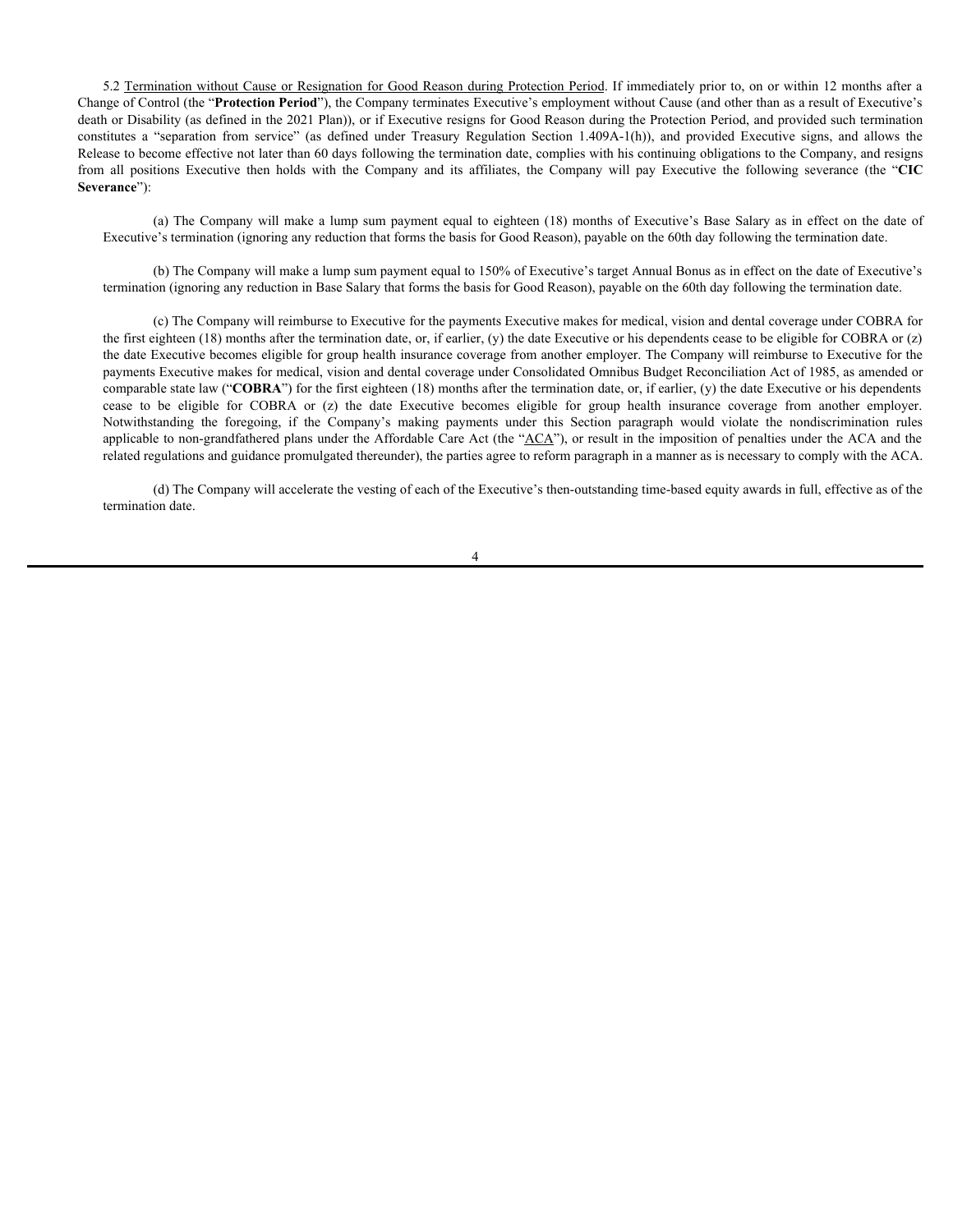5.3 Exclusive Remedy. In the event of a termination of Executive's employment, the provisions of Section 5 are intended to be and are exclusive and in lieu of and supersede any other rights or remedies to which Executive otherwise may be entitled, whether at law, tort or contract or in equity, or under this Agreement (other than the payment of accrued but unpaid wages, as required by law, and any unreimbursed reimbursable expenses). Any severance benefits provided hereunder are intended to offset any obligations to provide severance or advance notice of termination under applicable laws like the WARN Act.

5.4 Confidential Information; Cooperation. Executive's receipt of any payments or benefits under Section 5 will be subject to Executive continuing to 5.3 <u>Exclusive Remedy</u>. In the event of a termination of Executive's employment, the provisions of Section 5 are intended to be and are exclusive and<br>in lieu of and supersede any other rights or remedies to which Executiv consideration for the Company's promises under this Agreement, that upon his termination, he will fully cooperate with the Company in effecting an orderly transition of his duties and in ensuring that the business of the Company is conducted in a professional, positive and competent manner through 5.3 Exclusive Remedy. In the event of a termination of Executive's employment, the provisions of Section 5 are intended to be and are exclusive and in lieu of and supersede any other rights or remedies to which Executive o information from the Company regarding matters that may arise in the Company's business. Executive further agrees to fully and completely cooperate with the Company, its advisors and its legal counsel with respect to any litigation that is pending against the Company and any claim or action that may 5.3 <u>Exclusive Remedy</u>. In the event of a termination of Executive's employment, the provisions of Section 5 are intended to be and are exclusive and<br>in ite of und supersede any other rights or remedies to which Executive reviewing documents, testifying in a deposition or a legal or administrative proceeding, and providing advice to the Company in preparing defenses to any pending or potential future claims against the Company. The Company agrees to pay/reimburse Executive for any approved travel expenses incurred as a result of his cooperation with the Company. 5.3 Exclusive Reatach. In the event of a termination of Executive's employment the provisions of Section 5 are interacted to be and are exclusive and a greenated to the mitigate of a method of the amount of any total conte 5.3 Excluence Remedy. In the event of a termination of Executive's employment, the provisions of Section 5 are interded to be und are exclusive and so of and anyons on or and anyons of gyerment (for the Taure of the Exerci

earnings that Executive may receive from any other source reduce any such payment (except as expressly provided herein with respect to COBRA).

immediately following the Effective Date, then provided Executive signs the Release, and allows it to become effective not later than 60 days following the termination date, complies with his continuing obligations to the Company, and resigns from all positions Executive then holds with the Company and its affiliates, the Company will extend the post-termination exercise period with respect to all stock options held by the Executive until the earliest of (i) the date that is five (5) years after the termination date, (ii) the date the Executive breaches his continuing obligations to the Company and (iii) the original expiration date of the stock options. If the Executive's termination of employment (for any reason) occurs after the (2) year period immediately following the Effective Date, then provided Executive signs the Release, and allows it to become effective not later than 60 days following the termination date, complies with his continuing obligations to the Company, and resigns from all positions Executive then holds with the Company and its affiliates, the Company will extend the post-termination exercise period with respect to all stock options held by the Executive until the earliest of (i) the date that is three (3) years after the termination date, (ii) the date the Executive breaches his continuing obligations to the Company and (iii) the original expiration date of the stock options.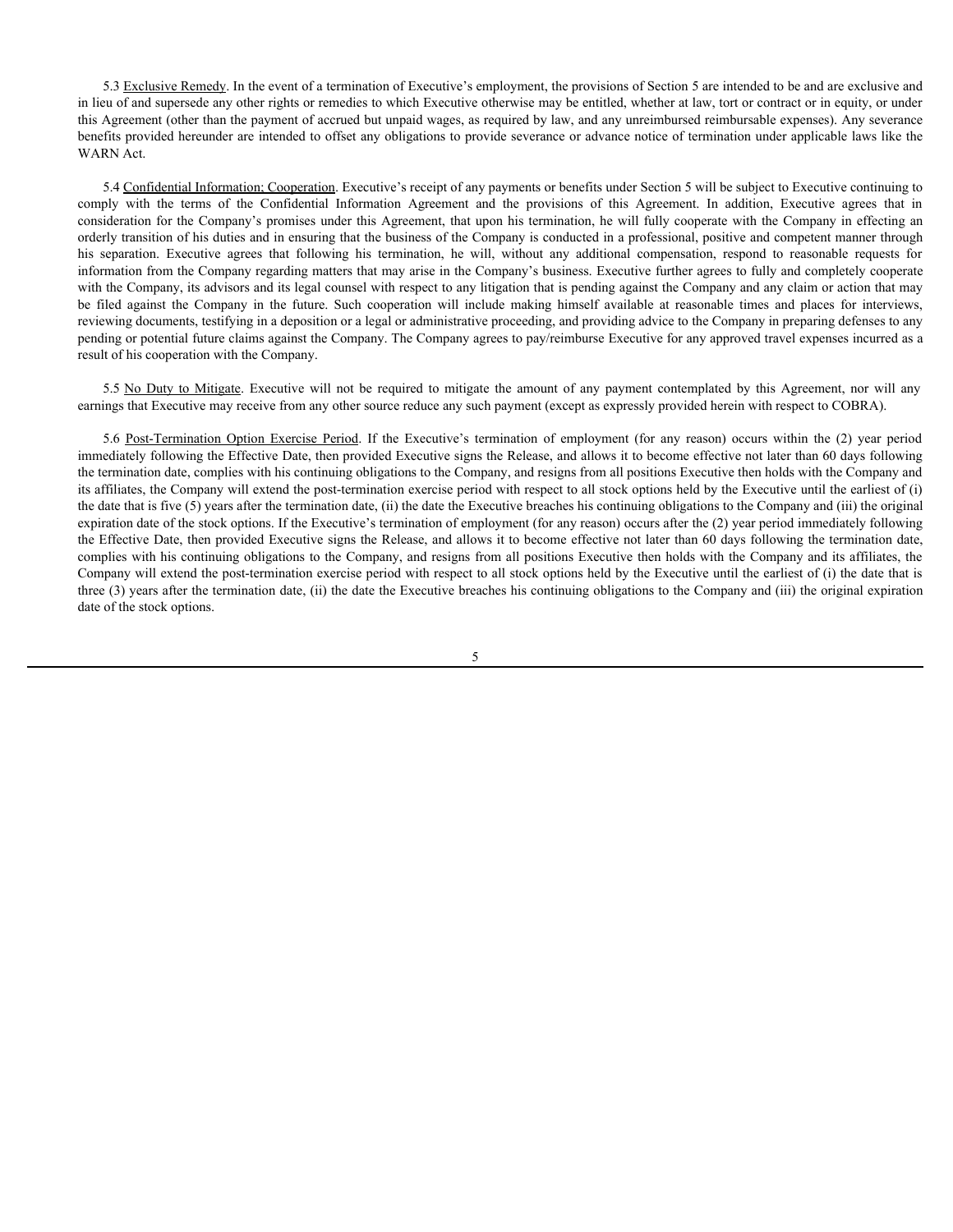# 5.7 Definitions.

(a) Cause. For purposes of this Agreement, "**Cause**" means: (i) Executive's failure to perform his assigned duties and responsibilities as an employee (other than a failure resulting from Executive's Disability) after receiving written notice thereof from the Company or the Board describing Executive's failure to perform such duties or responsibilities and a 30 5.7 <u>Definitions</u><br>(a) <u>Cause</u>. For purposes of this Agreement, "**Cause**" means: (i) Executive's failure to perform his assigned duties and responsibilities as an<br>employee (other than a failure resulting from Executive's D (ii) Executive engaging in any act of dishonesty, fraud or misrepresentation with respect to the Company that has or is reasonably likely to result in material harm to the Company or its stockholders; (iii) Executive's violation of any federal or state law or regulation applicable to the business of the Company or its affiliates that has or is reasonably likely to result in material harm to the Company or its stockholders; (iv) Executive's breach of his representations in this Agreement, any provision of his confidentiality agreement or invention assignment agreement (including, but not limited to, the Confidential Information Agreement) between Executive and the Company (or any affiliate of the Company) or of his statutory duties to the Company and its stockholders; or (v) Executive being convicted of, or entering a plea of nolo contendere to, any felony. 37 <u>Definitions</u><br>
(a) Control in the results (we can compute the CII control in the computer of the computer of the computer or the computer of the computer or the computer or the computer or the computer or the computer so (6) Executive Solution and the other wave the Company (1) Factority (1) Factority is the company in the subject during the subject of the the properties of the company of the Solution and the company of the Solution an represent of the Constantion of a functions and the section of the section of the Constantions and the oral oral, which and the oral of the Constantines of the Constantines of the Constantines of the Constantines of the Co

(b) Good Reason. For purposes of this Agreement, "**Good Reason**" means Executive's resignation from all positions he then holds with the Company and any affiliates within 30 days following the expiration of any Company cure period (discussed below) following the occurrence of one or more of the following, without Executive's consent: (i) a material reduction in Executive's Base Salary; (ii) a material reduction of Executive's authority, duties, title or responsibilities, including by virtue of the Company being acquired and made part of a larger entity whether as a subsidiary, business unit or otherwise; or (iii) any material breach by the Company of any material provision of this Agreement. In order for an event to qualify as Good Reason, Executive must provide written notice to the Company of the acts or omissions constituting the grounds for "Good Reason" within 30 days after the initial existence of the grounds for "Good Reason," the Company fails to reasonably remedy such act or omission within 30 days thereafter, and Executive's resignation from all positions is effective not later than 30 days after the expiration of such cure period.

6. Confidential Information and Inventions Assignment. The Executive has previously signed the Company's standard form of confidential information and inventions assignment agreement (the "CIIAA"), the terms of which are incorporated by reference herein and remain in full force and effect. Nothing in this involving the disclosure of trade secrets, provided that Executive does so consistent with 18 U.S.C. Section 1833.

7. Governing Law: Jurisdiction and Venue. This Agreement, for all purposes, shall be construed in accordance with the laws of California without regard to conflicts of law principles. Any action or proceeding by either of the parties to enforce this Agreement shall be brought only in a state or federal court located in the state of California, county of Santa Clara. The parties hereby irrevocably submit to the non-exclusive jurisdiction of such courts and waive the defense of inconvenient forum to the maintenance of any such action or proceeding in such venue.

8. Entire Agreement. Unless specifically provided herein, this Agreement, including the CIIAA, contains all of the understandings and representations enforced in court and can be cited as evidence in legal proceedings alleging breach of the Agreement.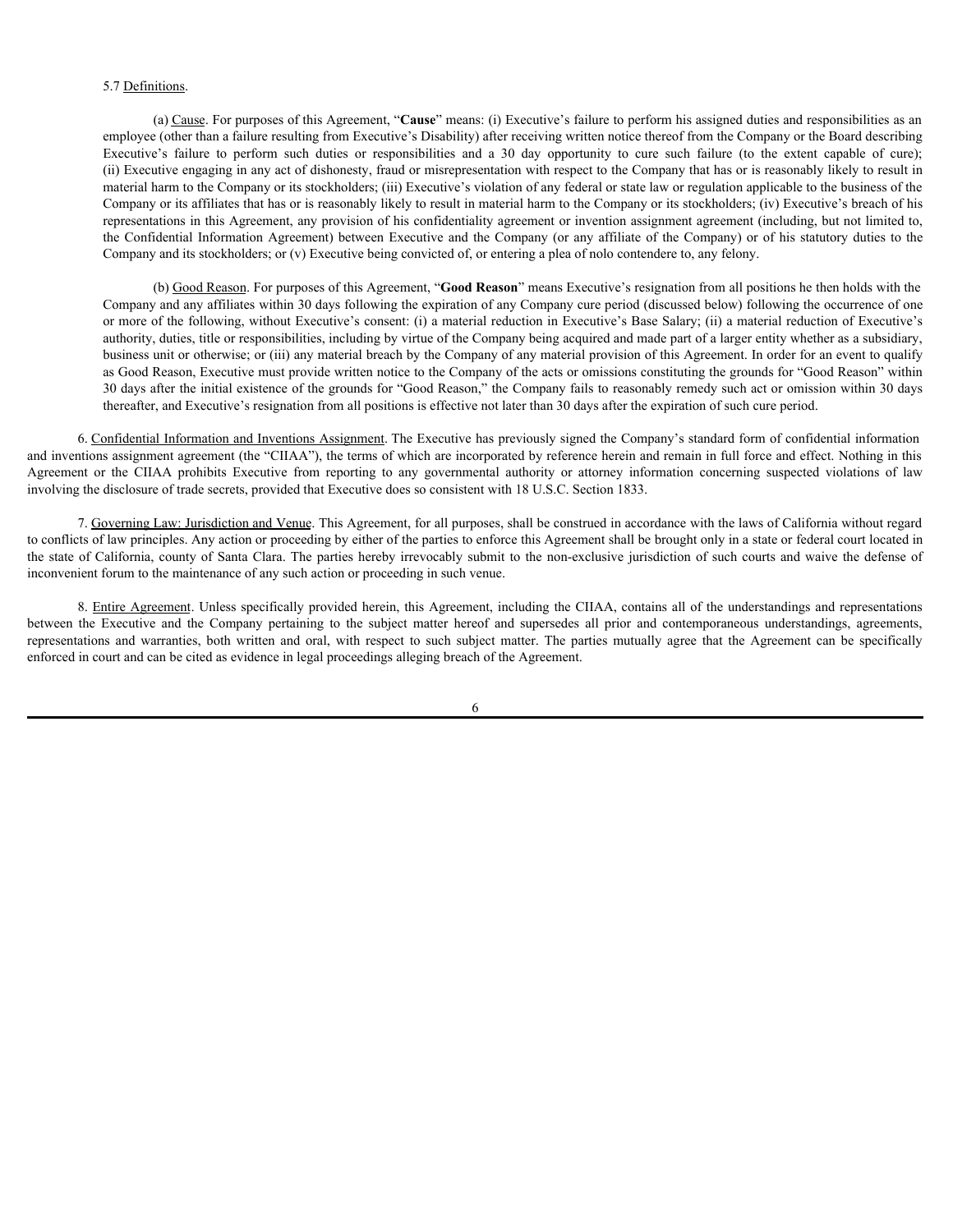9. Modification and Waiver. No provision of this Agreement may be amended or modified unless such amendment or modification is agreed to in writing 9. <u>Modification and Waiver</u>. No provision of this Agreement may be amended or modified unless such amendment or modification is agreed to in writing<br>and signed by both parties. No waiver by either of the parties of any br performed by the other party hereto shall be deemed a waiver of any similar or dissimilar provision or condition at the same or any prior or subsequent time, nor shall the failure of or delay by either of the parties in exercising any right, power, or privilege hereunder operate as a waiver thereof to preclude any other or further exercise thereof or the exercise of any other such right, power, or privilege. 9. Modification and Waiver. No provision of this Agreement may be amended or modified unless such amendment or modification is agreed to in writing of by the offer partic of the parties of any breach by the other party he

10. Severability. Should any provision of this Agreement be held by a court of competent jurisdiction to be enforceable only if modified, or if any portion of this Agreement shall be held as unenforceable and thus stricken, such holding shall not affect the validity of the remainder of this Agreement, the balance of which shall continue to be binding upon the parties with any such modification to become a part hereof and treated as though originally set forth in this Agreement.

Agreement is to be construed by reference to the caption or heading of any section or paragraph.

12. Counterparts. This Agreement may be executed in separate counterparts, each of which shall be deemed an original, but all of which taken together shall constitute one and the same instrument.

## 13. Section 409A.

13.1 The Parties intend that all payments and benefits in this Agreement are exempt from Section 409A of Internal Revenue Code (the "**Code**"), and any ambiguities or ambiguous terms herein will be interpreted to be exempt. To the extent not so exempt, the Parties intend that all payments and benefits **9** Medificulton and Waiver. No provision of this Agreement may be amended or medified unless such umendment or modification is agreed to in writing the by the the parties of any breacher party herein of all by the other 9. Modification and Wancer. No provision of this Agreement may be amended or modificat unless such amendment or modification is greed to in writing the byttes. No water by either of the pattes of any breads by the other p severance benefits described herein are intended to be exempt from Section 409A pursuant to Treasury Regulations Sections 1.409A-1(b)(4), 1.409A-1(b) (5) and 1.409A-1(b)(9). **S** be the state of the state of the Agreement may be anneaded or medified ankeov as a memberant in medification is a state of the state of the state of the state of the state of the state of the state of the state of the

13.2 For purposes of Section 409A, each installment payment provided under this Agreement shall be treated as a separate payment. Any payments Notwithstanding the foregoing, the Company makes no representations that the payments and benefits provided under this Agreement are exempt from or comply with Section 409A, and in no event shall the Company be liable for all or any portion of any taxes, penalties, interest, or other expenses that may be incurred by the Executive on account of non-compliance with Section 409A.

13.3 Specified Employees. Notwithstanding any other provision of this Agreement, if any payment or benefit provided to the Executive in connection d by its offer party been shall be determined a with the formulator provision or condition at the annot or any prior shall be the constitute in the sumport of the between the formulator of the constitute of the constitute Executive is determined to be a "specified employee" as defined in Section  $409A(a)(2)(b)(i)$ , then such payment or benefit shall not be paid until the first does for the exercise of any other such right, power, or privilege.<br>
10. Sexentable Show Approximate of this Agreement be held by a control consense particles of the control of the six-month consenses and control of the co Payment Date"). The aggregate of any payments that would otherwise have been paid before the Specified Employee Payment Date shall be paid to the Executive in a lump sum on the Specified Employee Payment Date and thereafter, any remaining payments shall be paid without delay in accordance with their original schedule.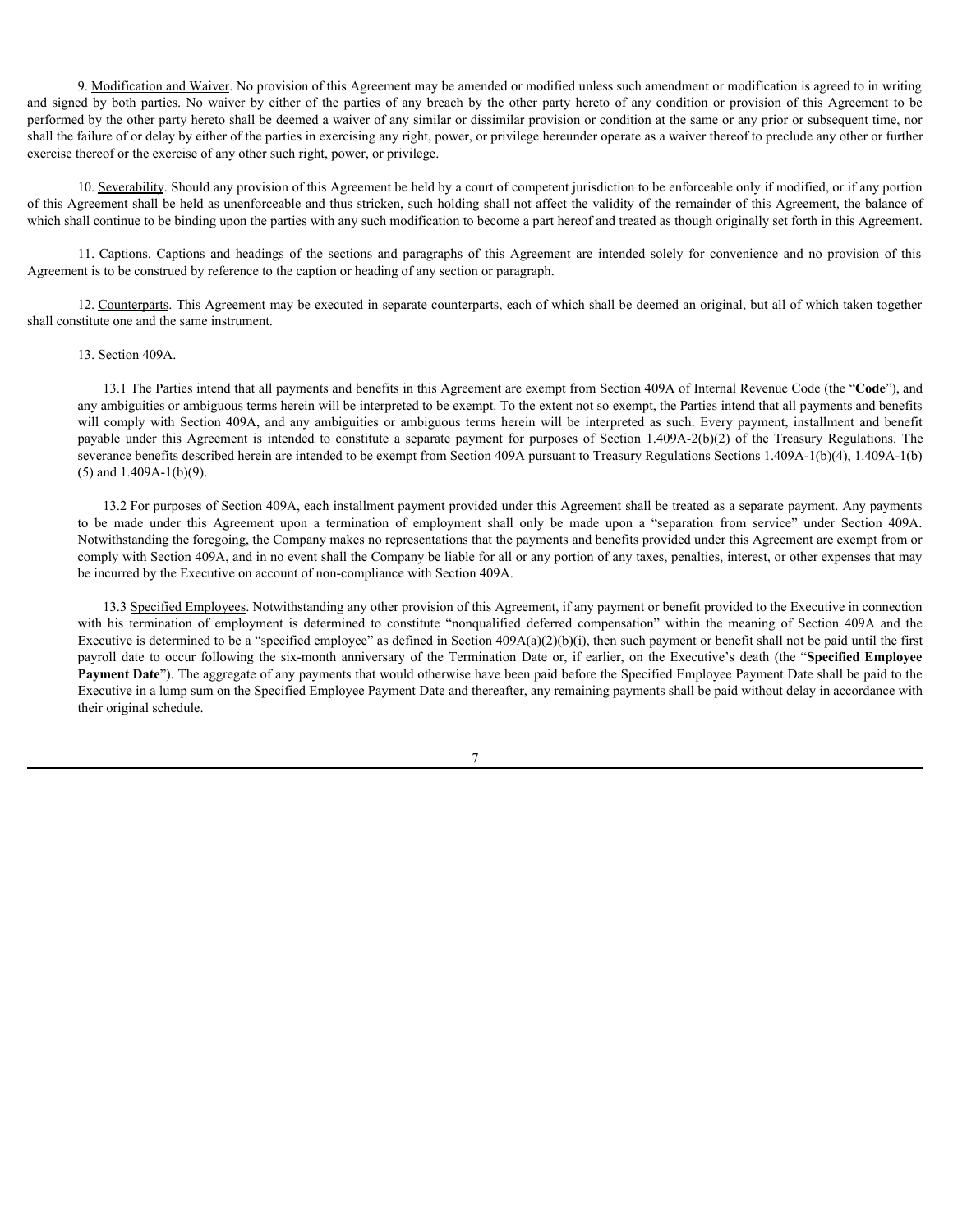provided in accordance with the following:

(a) the amount of expenses eligible for reimbursement, or in-kind benefits provided, during each calendar year cannot affect the expenses eligible for reimbursement, or in-kind benefits to be provided, in any other calendar year;

13.4 <u>Reimbursements</u>. To the extent required by Section 409A, each reimbursement or in-kind benefit provided under this Agreement shall be ided in accordance with the following:<br>
(a) the amount of expenses eligible for re (b) any reimbursement of an eligible expense shall be paid to the Executive on or before the last day of the calendar year following the calendar year in which the expense was incurred; and

(c) any right to reimbursements or in-kind benefits under this Agreement shall not be subject to liquidation or exchange for another benefit.

14. Successors and Assigns. This Agreement is personal to the Executive and shall not be assigned by the Executive. Any purported assignment by the Executive shall be null and void from the initial date of the purported assignment. The Company may assign this Agreement to any successor or assign (whether direct or indirect, by purchase, merger, consolidation, or otherwise) to all or substantially all of the business or assets of the Company. This Agreement shall inure to the benefit of the Company and permitted successors and assigns.

15. Notice. Notices and all other communications contemplated by this Agreement will be in writing and will be deemed to have been duly given when 13.4 <u>Rembunesment</u>s. To the extent required by Section 409A, each reimbursement or in-kind benefit provided interpretation such provided in accordance with the following:<br>
(a) the manunt of expenses eligible for reimburs service such as UPS or Federal Express that has tracking capability. In the case of Executive, mailed notices will be addressed to him at the home address that he 13.4 Remaharaments. To the extent required by Section 409A, each reinstboursement or in-kind benefits provided under this Apreement shall be provided in accordance with the following:<br>
(c) the amount of expresses eligible corporate headquarters, and all notices will be directed to the Company's Chairman of the Board with a copy to the Company's chief legal officer. Notice may also be given through the official Company email address for the affected Party. colendar year in which the expense was incurred ind<br>
14. Sangesamural Achieves (or treinbustreneum of the bits black benefit under this Agreement shall be the standard to the Soundary by the Sanctive Ary particlea soupmen

16. Representations of the Executive. The Executive represents and warrants to the Company that:

(a) The Executive's acceptance of employment with the Company and the performance of his duties hereunder will not conflict with or result in a violation of, a breach of, or a default under any contract, agreement, or understanding to which he is a party or is otherwise bound.

(b) The Executive's acceptance of employment with the Company and the performance of his duties hereunder will not violate any nonsolicitation, non-competition, or other similar covenant or agreement of a prior employer.

17. Withholding. The Company shall have the right to withhold from any amount payable hereunder any Federal, state, and local taxes in order for the Company to satisfy any withholding tax obligation it may have under any applicable law or regulation.

18. Survival. Upon the expiration or other termination of this Agreement, the respective rights and obligations of the parties hereto shall survive such expiration or other termination to the extent necessary to carry out the intentions of the parties under this Agreement.

UNDERSTANDS AND VOLUNTARILY ENTERS INTO THIS AGREEMENT. THE EXECUTIVE ACKNOWLEDGES AND AGREES THAT HE HAS HAD AN OPPORTUNITY TO ASK QUESTIONS AND CONSULT WITH AN ATTORNEY OF HIS CHOICE BEFORE SIGNING THIS AGREEMENT.